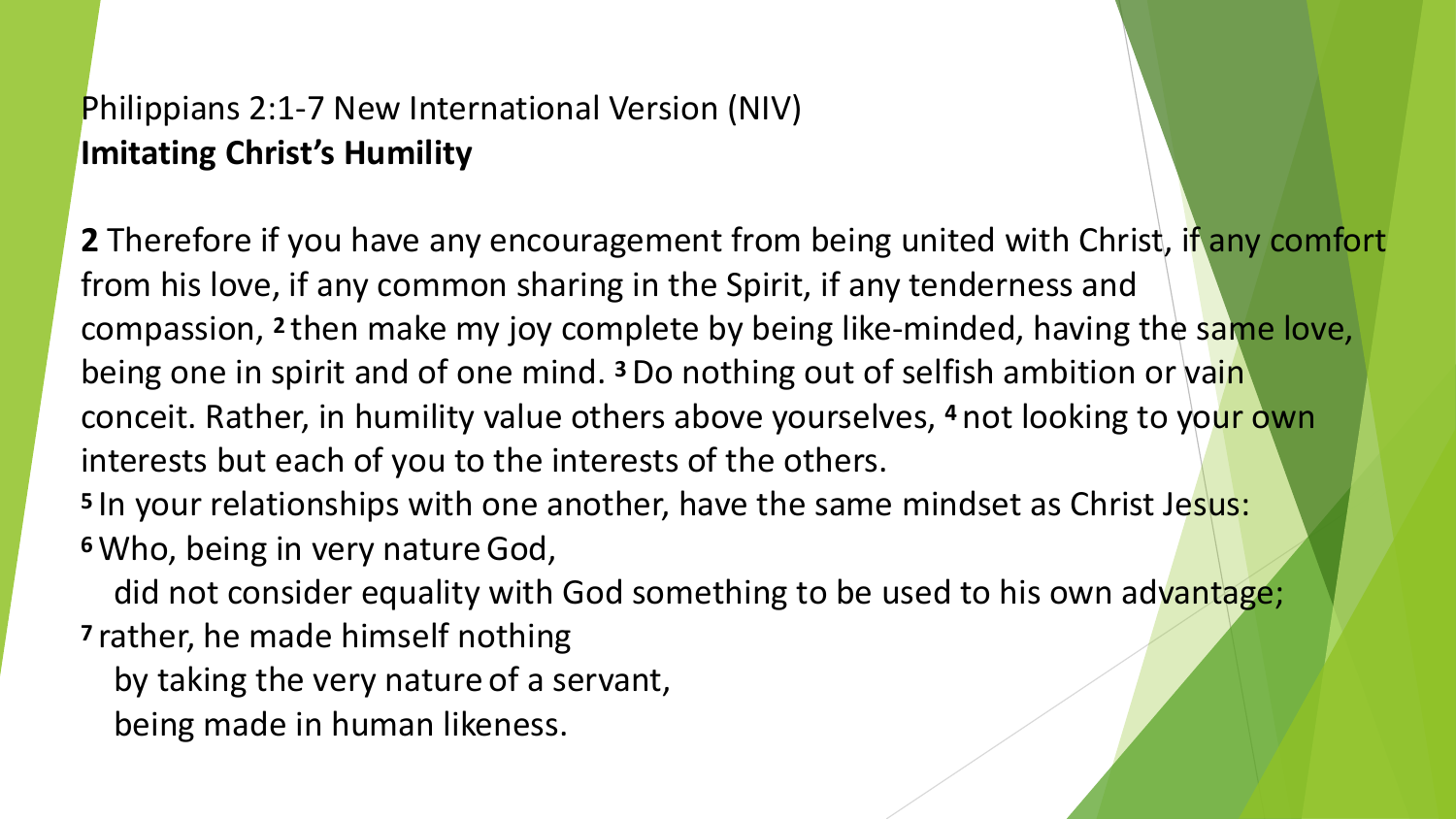

## What is Your Vision?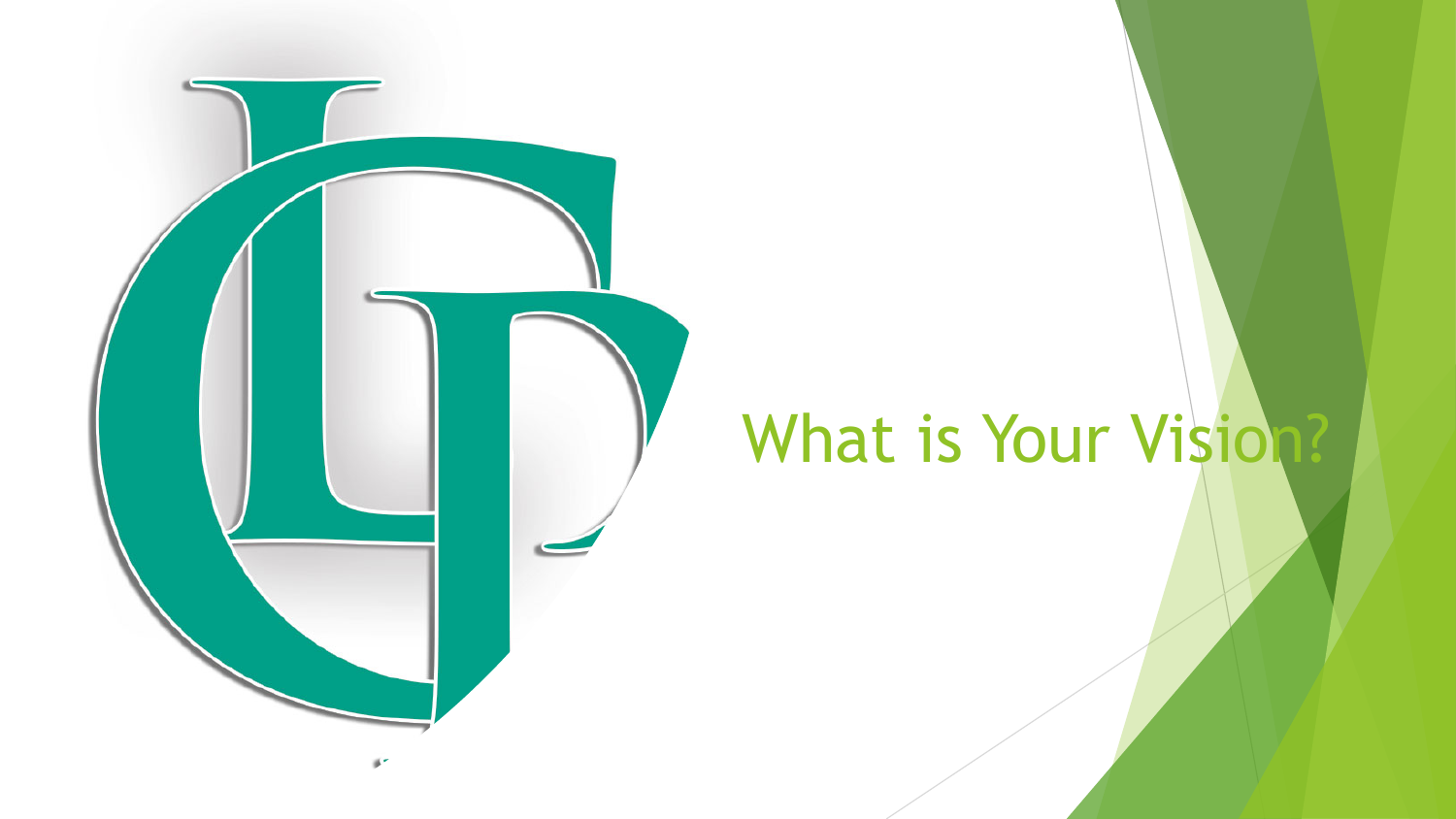### Difference between Leading and Managing

Main difference – leaders don't necessarily hold or occupy a management position

Not all managers are leaders and vice versa

A manager has subordinates while a leader has followers

A manager organises while a leader innovates

A leader inspires trust while a manager relies on control

A leader asks 'what' and 'why', a manager asks 'how' and 'when'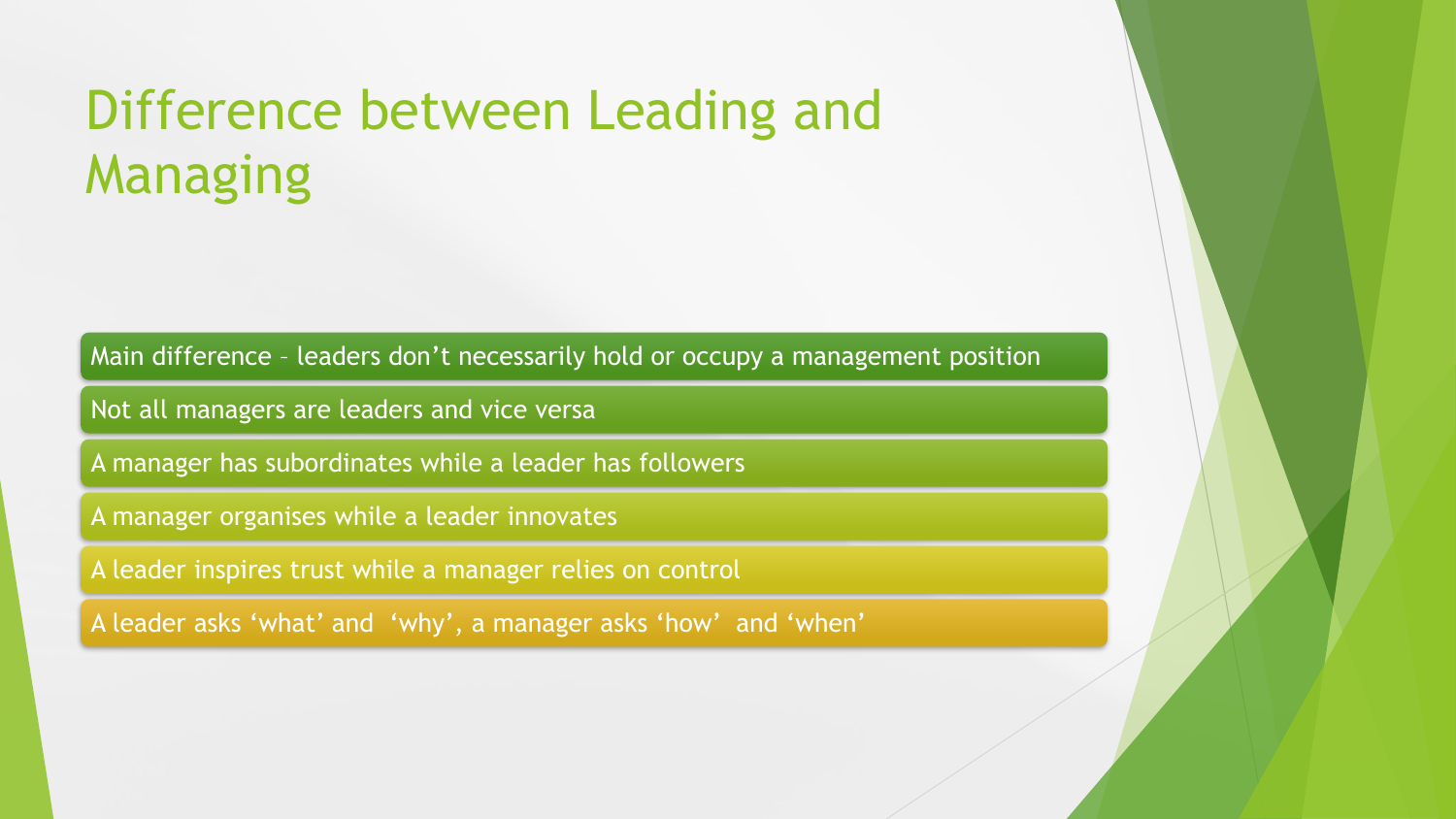## Confidence Exercise

- ! What do you want that you don't have?
- $\blacktriangleright$  Why don't you have it?
- $\blacktriangleright$  What is the fear holding you back?
- ! What's the worst that could happen if you go for it?
- What's the best that could happen?
- What's the next step you could take to move closer to what you want?

The clearer you are about your goals, the more successful you will be and the greater your confidence.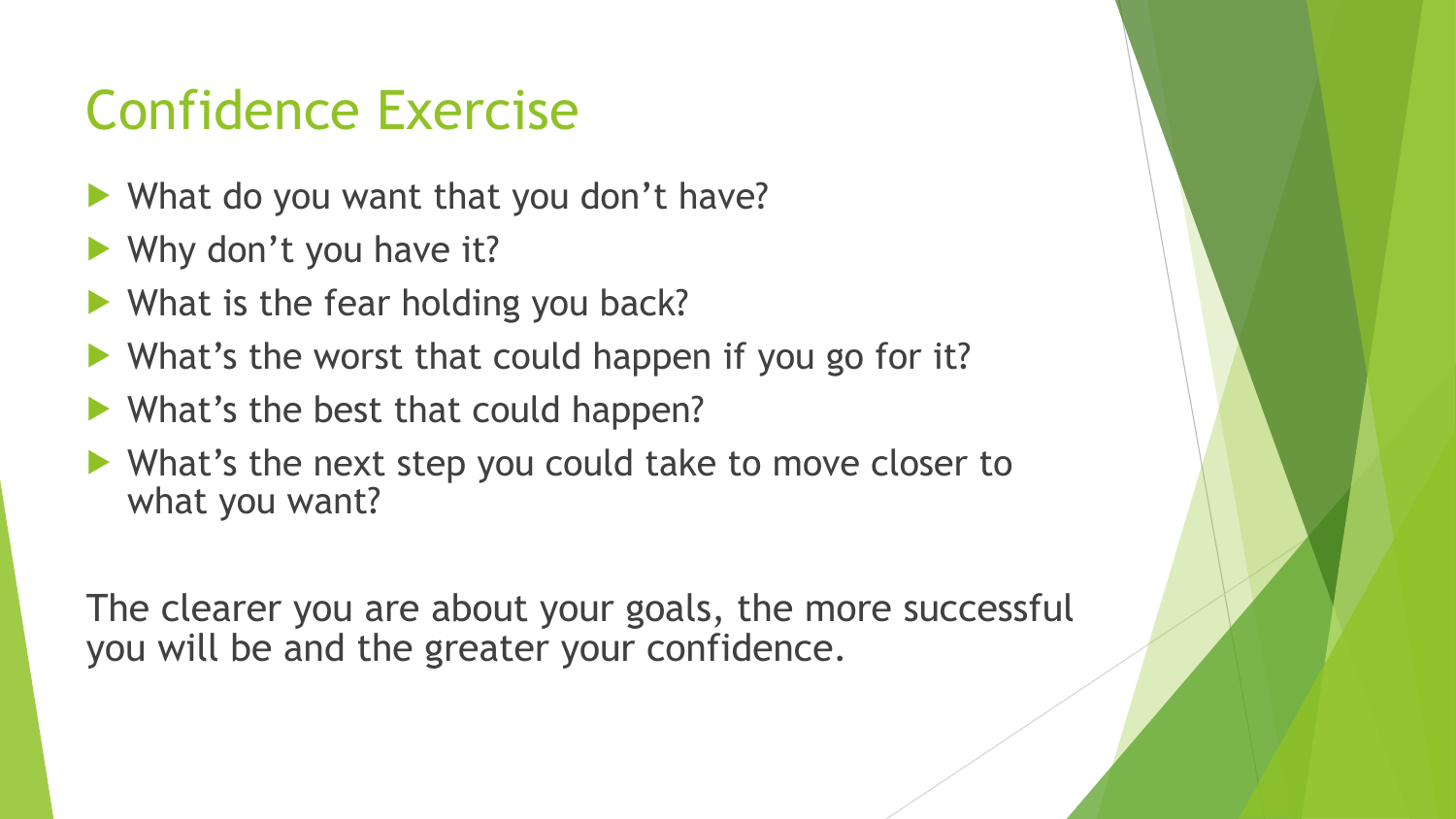# Some Feedback Comments / **Takeaways**

Understanding leadership is a process

### The need to build momentum

### **Confidence** building

### Embracing new ways of working

The value of sharing plans with local church /district

Empowerment to build

The Rebecca Principle – going the extra mile